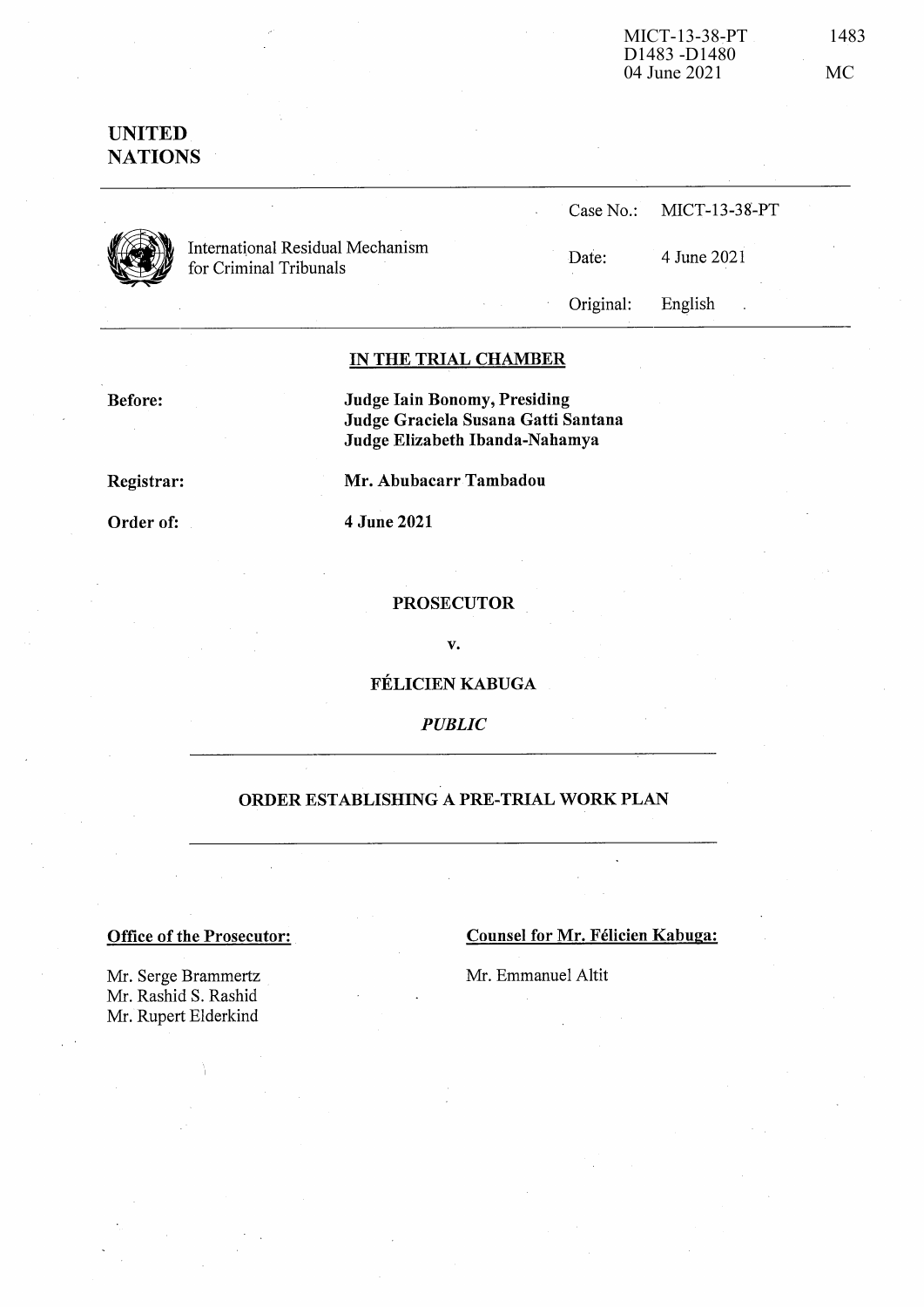1482

THE TRIAL CHAMBER of the International Residual Mechanism for Criminal Tribunals ("Trial Chamber" and "Mechanism", respectively); $^1$ 

NOTING that, pursuant to Rule 70(D) of the Rules of Procedure and Evidence ("Rules"), a work plan shall be established indicating the obligations that the parties are required to meet in relation to preparing the case for trial, and the dates by which these obligations must be fulfilled;

**RECALLING** that, during the status conference held through the written exchanges procedure,<sup>2</sup> the Prosecution requested that: (i) its pre-trial brief and related Rule 70(E) filings be submitted by 15 September 2021 at the earliest and the filing of expert materials under Rule 116 of the Rules one week later; (ii) motions for adjudicated facts under Rule 115(B) of the Rules follow two weeks after the Rule 70 $(E)$  filings; and (iv) disclosure of witness statements under Rule 71 $(A)(ii)$  of the Rules follow three weeks after the Rule  $70(E)$  filings;<sup>3</sup>

**CONSIDERING** that the Trial Chamber previously considered, *inter alia*, that the Prosecution's timeframe for its pre-trial filings may frustrate Defence preparations and projections for the timely commencement of trial;<sup>4</sup>

**CONSIDERING FURTHER** that the Prosecution's proposal as to the timing of any motions for adjudicated facts under Rule 115 of the Rules and disclosure of witness statements under Rule  $71(A)(ii)$  of the Rules does not sufficiently account for how delays in such filings might impact Defence preparations for trial as well as the orderly and predictable scheduling of the presentation of evidence once trial commences;

RECALLING that, at the 1 June 2021 status conference held pursuant to Rule 69(A) of the Rules, the parties were given an opportunity to comment upon a draft pre-trial work plan that was informally circulated on Thursday, 28 May 2021;<sup>5</sup>

NOTING that, at the status conference, the Prosecution and the Defence generally agreed to adhere to the deadlines proposed therein;<sup>6</sup>

<sup>&</sup>lt;sup>1</sup> Order Assigning a Trial Chamber, 1 October 2020, p. 1.

<sup>&</sup>lt;sup>2</sup> See Order Regarding Commencement and Conduct of the Status Conference, 9 March 2021 (public, with public Annex A and confidential Annex B), Annex A.<br><sup>3</sup> Submissions for March 2021 Status Conference, 15 March 2021, paras. 6, 8, 11, 12. The Defence did not object to the

Prosecution's proposals. See Defence Response to Prosecution and Registry Submissions Filed in Compliance with Pre-Trial Judge's Order of 9 March 2021, 29 March 2021 (original French version filed on 19 March 2021; confidential, with public version filed on the same day), paras. 4, 6.

<sup>&</sup>lt;sup>4</sup> See Order Concluding the Written Exchanges Procedure for the Status Conference, 6 April 2021 (public, with public Annex A and confidential Annex B), Annex A, paras. 5-7.

 $5$  See Draft Transcript ("T.") 1 June 2021 p. 14.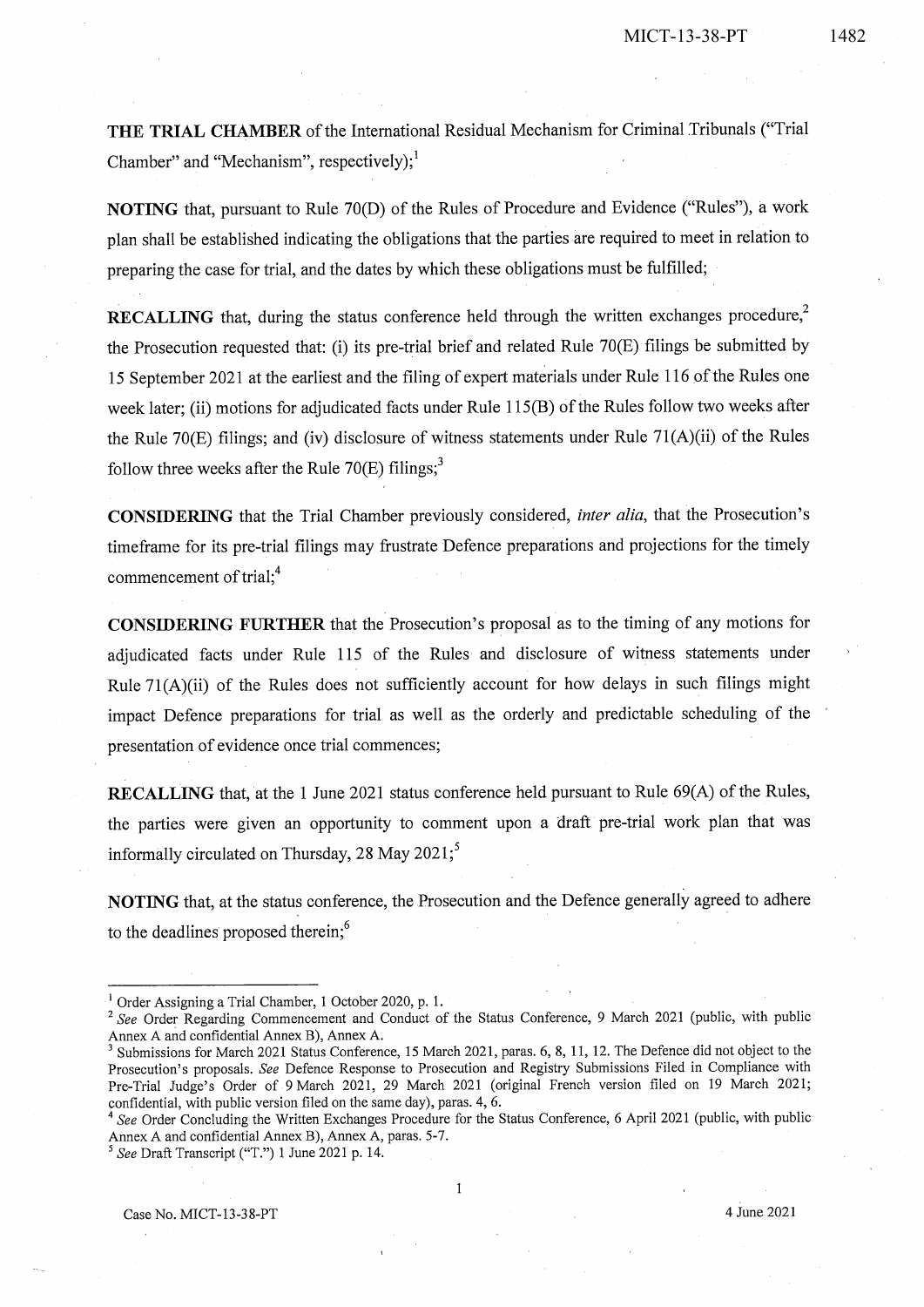NOTING that the health of the Accused, which is under review and subject to an expert medical evaluation, is a complicating factor that may warrant adjustments to the pre-trial work plan, in particular in relation to the timing of the Defence's obligations and the commencement of trial;<sup>7</sup>

**CONSIDERING** that, in consultation with the Trial Chamber, the Pre-Trial Judge<sup>8</sup> will continue monitoring the progress made by the parties in their pre-trial preparations and take any necessary measures to ensure the proper preparation of this case for trial and make adjustments, if necessary, based on fair trial and effective case management considerations;

PURSUANT to Rules 55, 70(D) and (K) of the Rules;

**HEREBY REQUESTS** the parties to carry out their obligations within the deadlines set out in the annexed Pre-Trial Work Plan.

Done in English and French, the English version being authoritative.

Done this 4th day of June 2021, At The Hague, The Netherlands

Judge Iain Bonomy Presiding Judge

[Seal of the Mechanism]

 $6$  See T. 1 June 2021 pp. 14-17.

 $^7$  See also T. 1 June 2021 pp. 5, 6, 17, 18.

<sup>&</sup>lt;sup>8</sup> See Order Designating a Pre-Trial Judge, 29 October 2020, p. 1.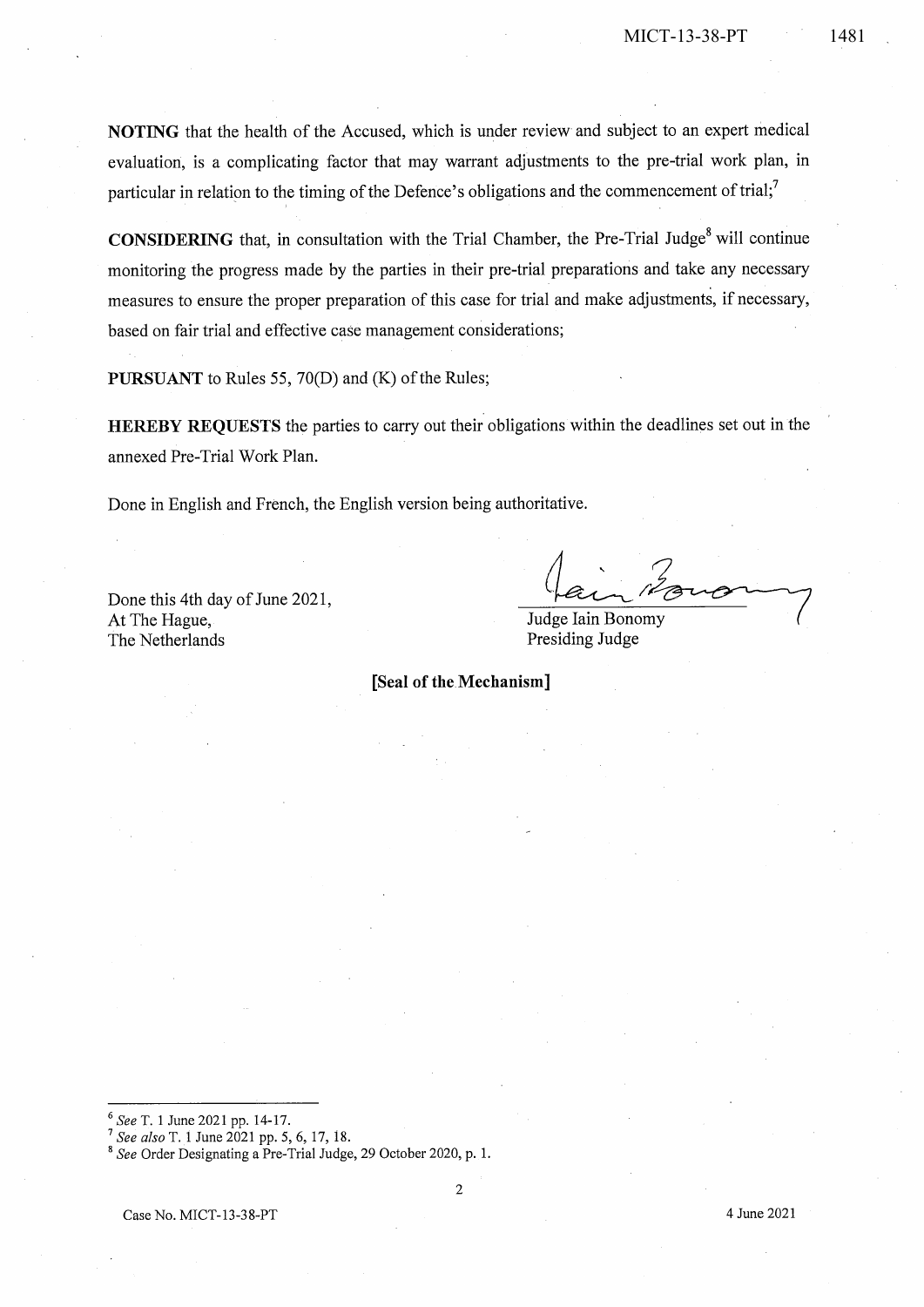## **ANNEX**

## Pre-Trial Work Plan

| Party                   | <b>Task</b>                                                                                                                                                  | <b>Deadline</b>                                                           |
|-------------------------|--------------------------------------------------------------------------------------------------------------------------------------------------------------|---------------------------------------------------------------------------|
| Prosecution             | adjudicated<br>Motions<br>for<br>facts,<br>pursuant<br>to<br>Rule 115(B) of the Rules                                                                        | Tuesday, 17 August 2021                                                   |
| Prosecution             | Prosecution consolidated pre-trial brief, including<br>witness and exhibit lists, pursuant to Rule $70(E)$ of<br>the Rules                                   | Monday, 23 August 2021                                                    |
| Prosecution             | Completion of disclosure of witness statements and<br>transcripts, pursuant to Rule $71(A)(ii)$ of the Rules                                                 | Monday, 23 August 2021                                                    |
| Prosecution             | Notice of witness protective measures from prior<br>proceedings, and motions for additional protective<br>measures pursuant to Rules 53, 75, 86 of the Rules | Monday, 23 August 2021                                                    |
| Prosecution             | of expert<br>Disclosure<br>reports,<br>pursuant<br>to<br>Rule $116(A)$ of the Rules                                                                          | Monday, 30 August 2021                                                    |
| Defence                 | submission,<br>pre-trial<br>Defence<br>pursuant<br>to<br>Rule 70(F) of the Rules                                                                             | Monday, 11 October 2021                                                   |
| Defence                 | Notice of alibi and special defences, pursuant to<br>Rule 72(B) of the Rules                                                                                 | Monday, 11 October 2021                                                   |
| Prosecution/<br>Defence | Joint submission on agreed facts, pursuant to<br>Rule $70(N)$ of the Rules                                                                                   | Monday, 18 October 2021                                                   |
| Defence                 | expert witnesses,<br>pursuant<br>Notice<br>to<br>on<br>Rule 116(B) of the Rules                                                                              | Friday, 22 October 2021                                                   |
|                         | Pre-trial conference, pursuant to Rule 81 of the<br>Rules                                                                                                    | On a date to be determined in<br>November 2021                            |
|                         | Commencement of trial                                                                                                                                        | On a date to be determined<br>following<br>pre-trial<br>the<br>conference |